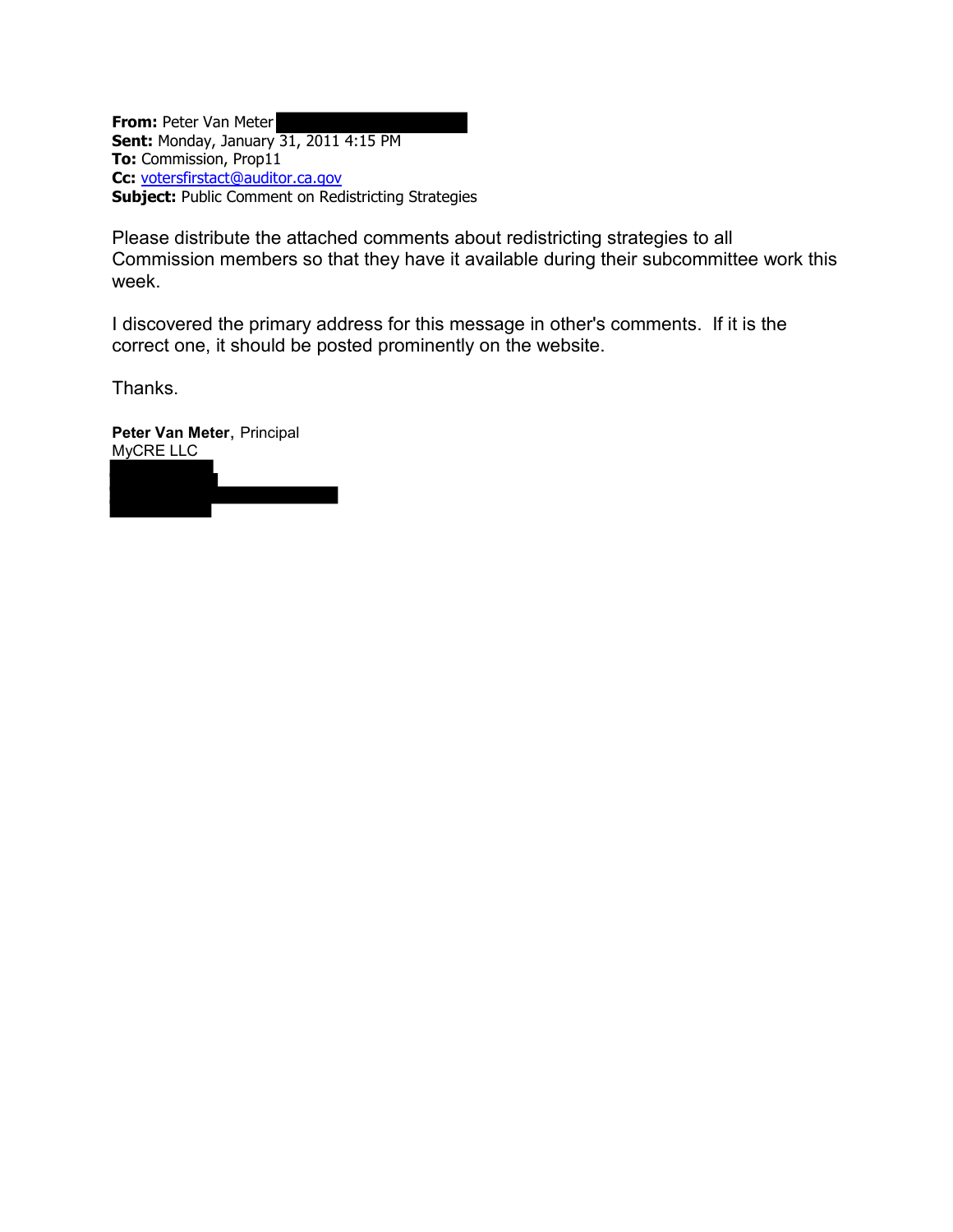## **Public Comment on Redistricting Strategies**

January 31, 2011 Peter Van Meter Former Council Member, City of Sausalito CRC Applicant

Dear Commissioners:

## **I heard some discussion during your meetings concluded on January 28 about redistricting strategies, and I am concerned that you might adopt a method other than a "blank slate" approach.**

Discussion of current district over/under populations, how lines might move, or alternatives based on counties or migration patterns, are irrelevant and must be strictly avoided. The whole point of Props 11 and 20 are that we are starting over from scratch – not just adjusting current districts. *Changes from prior population patterns and districts have nothing to do with the Commission's end product.*

In fact, strongly promoting the blank slate approach during public outreach and education will have the potential of creating a much higher level of individual citizen participation and excitement.

The Commission must be wary, however, of umbrella interest groups promoting community of interest goals while actually seeking party registration dominance. Conversely, absolutely do not let anyone show you party registration data as a proxy for communities of interest. You know how the law is explicit in your requirement to ignore this data, and it's best to never see it.

## A Proposed Method of Implementing the Blank Slate Redistricting Strategy

It is clear that communities of interest and the opportunity to elect candidates of choice will be a driving force in the redistricting process. That is why I am recommending that these factors be considered last, as they are important down to the census tract or even block level. Starting the process there, with an agglomeration of neighborhoods and working up to equal population districts, would be an incomprehensively complex task.

1. Start with a baseline that is comprised of equal population, respecting city and county boundaries and geographic features.

Working north to south, draw geographically compact and contiguous Assembly districts containing whole cities and counties where possible, and known neighborhoods in densely populated areas like the Los Angeles basin. Do Assembly districts first, retaining the traditional 2:1 and 10:1 ratios among Senate and Board of Equalization districts. Congressional districts do not conform to these ratios, and should be addressed last.